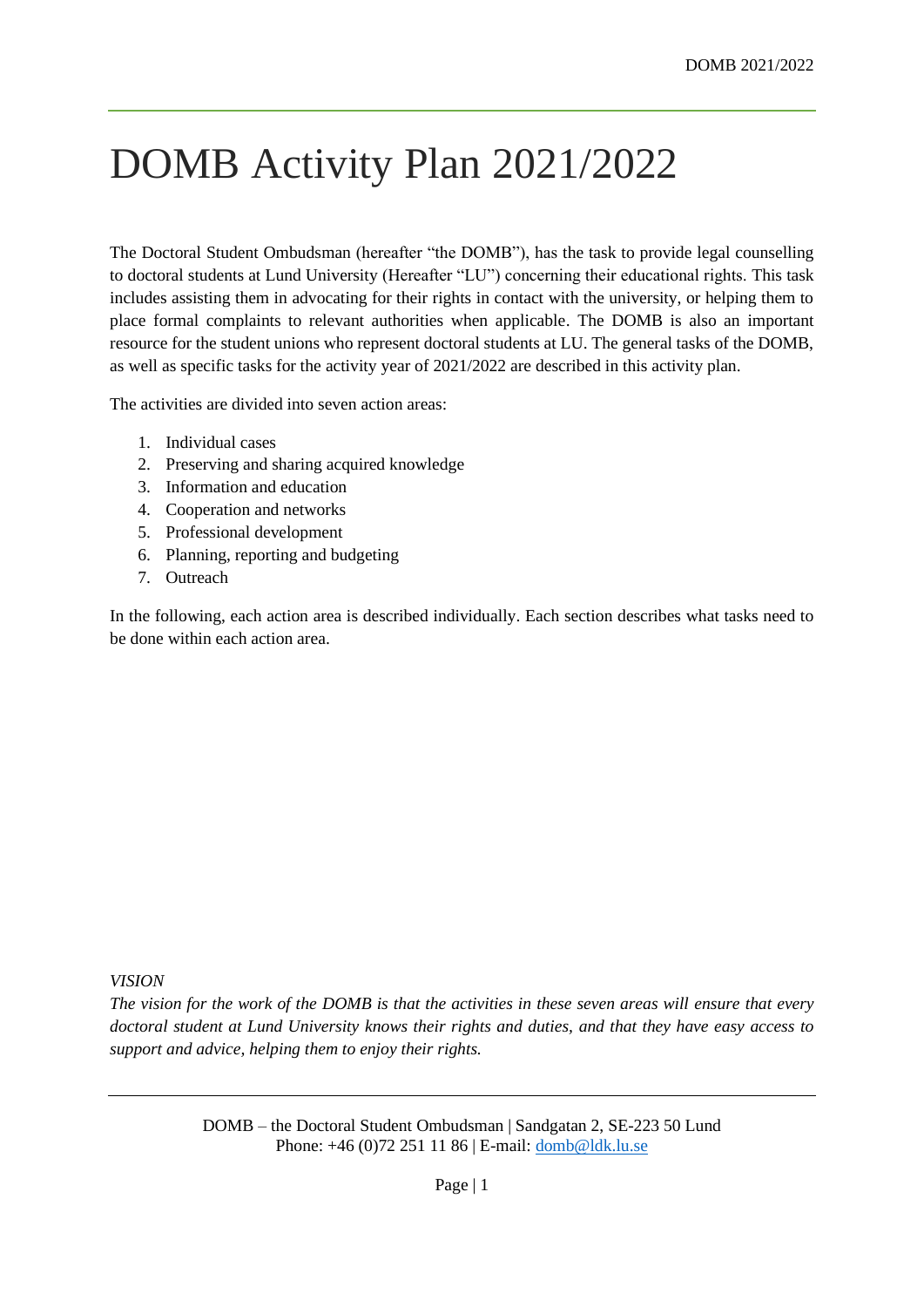# **TABLE OF CONTENTS**

| 1.                                                           | <b>Individual cases</b>                   | 3              |
|--------------------------------------------------------------|-------------------------------------------|----------------|
| Processing complaints                                        |                                           | 3              |
| Scope of the assignment                                      |                                           | 3              |
| Documentation, confidentiality and handling of personal data |                                           | 3              |
| The annual case report                                       |                                           | $\overline{4}$ |
| The new case handling system                                 |                                           | 4              |
| 2.                                                           | Preserving and sharing acquired knowledge | 4              |
| 3.                                                           | <b>Information and education</b>          | 5              |
| Doctoral student awareness of their rights and obligations   |                                           | 5              |
| Lund University employee awareness                           |                                           | 6              |
| Informing and educating external actors                      |                                           | 6              |
| 4.                                                           | <b>Cooperation and networks</b>           | 7              |
| Cooperation with the university                              |                                           | 7              |
| Cooperation with the student unions                          |                                           | 7              |
| Cooperation with the employee organizations                  |                                           | 8              |
| Cooperation with other ombudsmen in higher education         |                                           | 8              |
| Contact with media                                           |                                           | 8              |
| 5.                                                           | <b>Professional development</b>           | 8              |
| Networking for professional development                      |                                           | 8              |
| Courses                                                      |                                           | 9              |
| Evaluation                                                   |                                           | 9              |
| Monitoring the response to the Covid-19 pandemic             |                                           | 9              |
| 6.                                                           | <b>Planning, reporting and budgeting</b>  | 9              |
| 7.                                                           | Outreach                                  | 10             |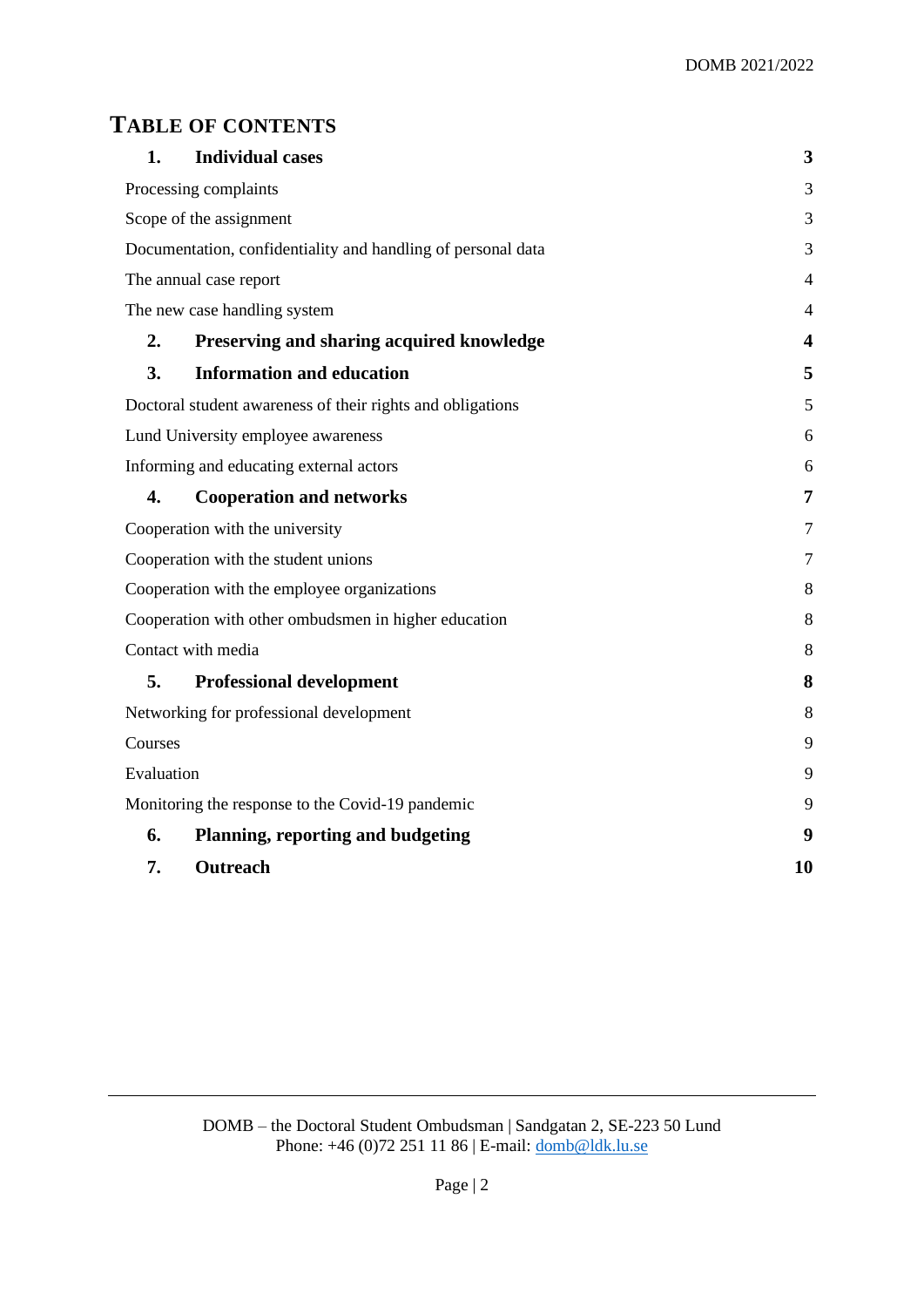# <span id="page-2-0"></span>**1. INDIVIDUAL CASES**

The processing of individual cases is the core of the DOMB's occupation. It includes meeting doctoral students who feel mistreated by the university in the course of their education. It also includes gathering anonymized data based on the cases, and analyzing that data to be able to report on any structural problems that the data might indicate. The purpose is to enable proactive work towards the goal of doctoral students enjoying their rights, and to provide a basis for the student unions' and the university's quality assessments and quality development.

### <span id="page-2-1"></span>**PROCESSING COMPLAINTS**

The help and support offered to doctoral students can consist of e.g. providing legal advice, accompanying students to meetings with the university, helping students appeal decisions made by the university, or, if all parties consent, acting as a mediator between students and university actors. The DOMB must establish which specific measures are appropriate on a case-to-case basis, using professional judgment and taking the specific circumstances of each case into account. Action should not be taken without the consent of the doctoral student.

### <span id="page-2-2"></span>**SCOPE OF THE ASSIGNMENT**

The DOMB is mandated to assist all doctoral students at Lund University when they run into challenges related to their third circle studies. The DOMB may also assist persons who have not (yet) been admitted to third-cycle education at LU, but who have concerns about their rights in connection to third cycle education at LU, such as e.g. persons having problems with the admission process. If the DOMB is unsure about whether handling a certain case falls within their mandate, they can ask the LDK presidium for guidance.

### <span id="page-2-3"></span>**DOCUMENTATION, CONFIDENTIALITY AND HANDLING OF PERSONAL DATA**

To make sure that doctoral students feel safe contacting the DOMB, any information shared in confidence should he handled confidentially, and personal data should be processed according to applicable laws regulating the processing of personal data.

The DOMB will keep correspondence and notes from meetings with doctoral students in a structured manner, in order to access it while the case is still being worked on. When the case is considered closed, any data that could make the student identifiable will be handled in accordance with the document *DOMB Confidentiality and Policy for Handling Personal Data <sup>1</sup>* . During the academic year of 2021/2022, the DOMB should evaluate this document, and make any changes that are found to be necessary.

If the DOMB does not have the means or knowledge necessary to help a student with a request that falls within the scope of the Doctoral Student Ombudsman's tasks, the DOMB can ask for outside help or guidance on the matter, but never in a way that makes the student identifiable unless the student consents to it. If the issue falls partly within the scope of the task of the DOMB and partly within the scope of

DOMB – the Doctoral Student Ombudsman | Sandgatan 2, SE-223 50 Lund Phone: +46 (0)72 251 11 86 | E-mail: [domb@ldk.lu.se](mailto:domb@ldk.lu.se)

<sup>1</sup> Available a[t https://de4232c2-eec3-4a8d-9e5e](https://de4232c2-eec3-4a8d-9e5e-bcb471f290ef.filesusr.com/ugd/0b0fe1_73d9237a8c504780b80cd060295f9351.pdf)[bcb471f290ef.filesusr.com/ugd/0b0fe1\\_73d9237a8c504780b80cd060295f9351.pdf](https://de4232c2-eec3-4a8d-9e5e-bcb471f290ef.filesusr.com/ugd/0b0fe1_73d9237a8c504780b80cd060295f9351.pdf)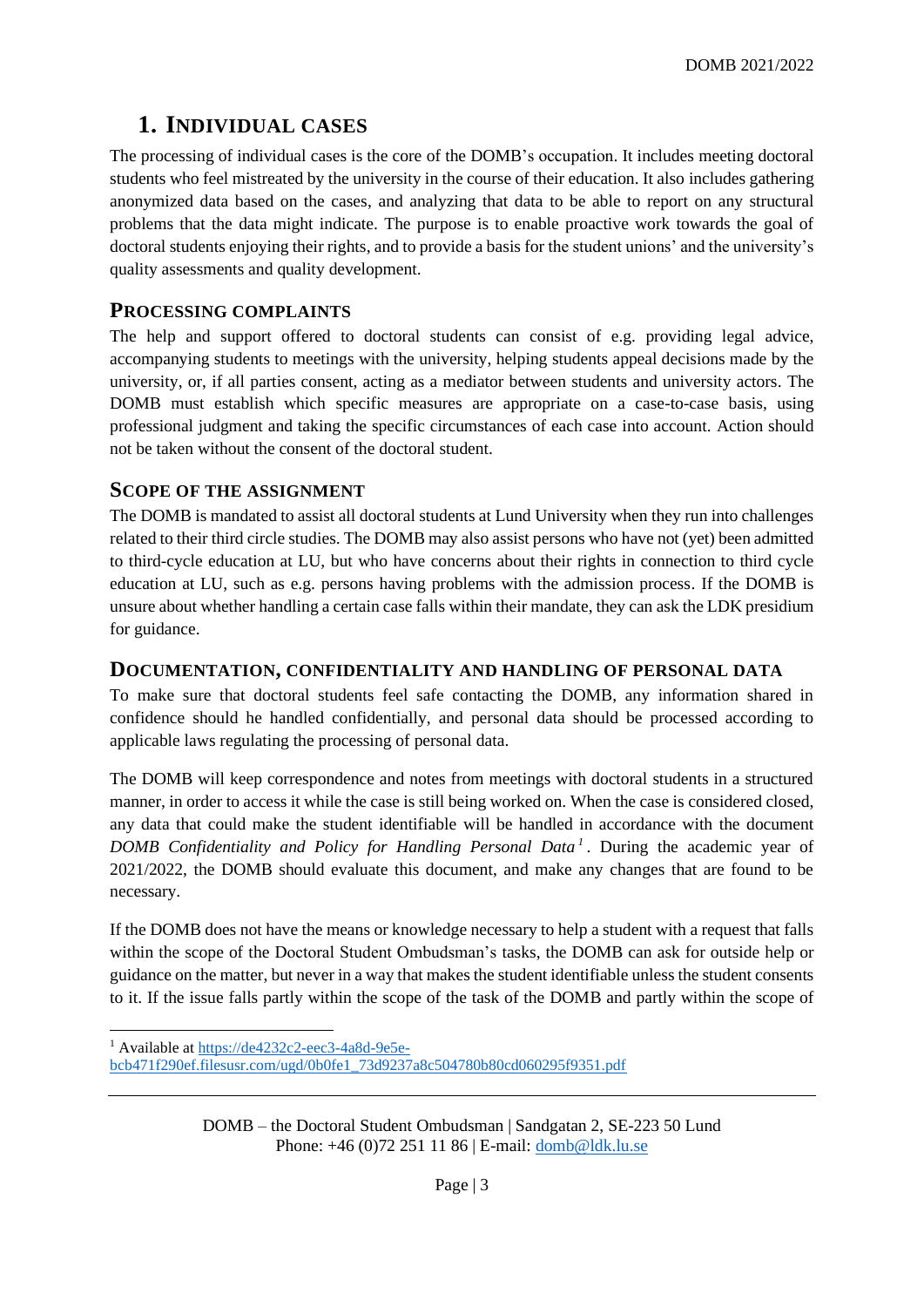another party, such as e.g. the labor unions or the Occupational Health Services, the DOMB should communicate with the other parties about the case, if the student consents.

### <span id="page-3-0"></span>**THE ANNUAL CASE REPORT**

The DOMB will register anonymized data from the individual cases to use for statistics and distinguishing patterns for writing an annual report. To do this, the data gathered during the year will be analyzed to find trends or patterns over time. The results of the data analysis will be published in a report. The year for data gathering is counted from the 1st of July to the 30th of June. The DOMB should strive to synchronize with the LUS Studentombud to finish the report at around the same time as they finish theirs, as it would enable presenting results on the same occasions to those organs who have an interest in both reports. The report will be made publicly available at the LDK webpage and the Doctoral Student Guild within TLTH webpage.

### <span id="page-3-1"></span>**THE NEW CASE HANDLING SYSTEM**

The case handling system  $\text{H}$ HS<sup>2</sup> that has been developed by a project group of student ombudsmen from six different student unions during 2019-2020 is finally ready for use. LDK has purchased the system during the spring 2021. During the academic year of 2021-2022, the DOMB should test the system, so that it can be evaluated around the time of the writing of the 2021-2022 case report whether it should become the DOMB's standard way to register and analyze cases for the year of 2022-2023. The DOMB should attend meetings with the project group in order to evaluate and develop the ÄHS system together with other ombudsmen who also use the system.

The way of categorizing data will be a little different when using the new system compared to how it has been done before, primarily because the case categories are different. During the academic year of 2021-2022 the DOMB should categorize data both in the way that has been done previously, as well as the way recommended in the new system. Depending on how the DOMB experiences working with the new system, it is up to the DOMB to decide whether the 2021-2022 case report will be published using the old or the new way of categorizing data.

The DOMB should make changes in the *DOMB Confidentiality and Policy for Handling Personal Data* so that it accounts for how personal data is stored in the new system.

### <span id="page-3-2"></span>**2. PRESERVING AND SHARING ACQUIRED KNOWLEDGE**

Experiential knowledge is easily lost within the student unions due to student representatives changing every year, and because doctoral students finish their education and leave the student union. The DOMB office can be a valuable resource of knowledge and continuity to the student organizations who work with doctoral issues at LU. Furthermore, if the person holding the DOMB office will change at some point, the new DOMB should not need to start from zero. Even if personal data needs to be deleted when

DOMB – the Doctoral Student Ombudsman | Sandgatan 2, SE-223 50 Lund Phone: +46 (0)72 251 11 86 | E-mail: [domb@ldk.lu.se](mailto:domb@ldk.lu.se)

<sup>&</sup>lt;sup>2</sup> Information about the new system is available (in Swedish) on the blog: <u>ÄHS :: Sveriges Enade Ombud - SEO</u> [\(webnode.se\)](https://enadeombud.webnode.se/ahs/)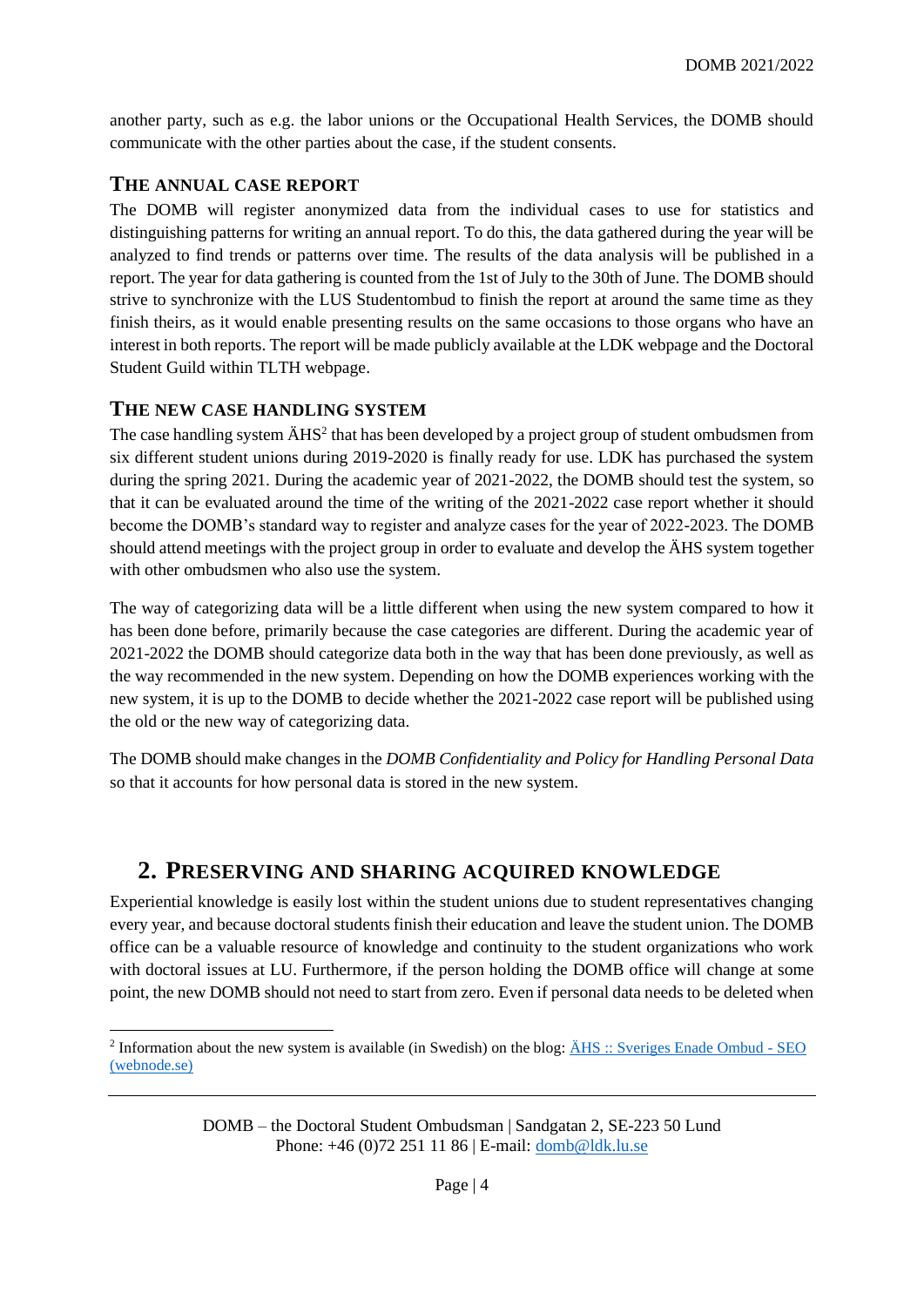cases are closed, it is important to keep general information acquired from working with cases, so that case work can become more efficient over time.

Therefore, the DOMB should preserve acquired knowledge for future use. Useful documents should be kept in a structured way. The DOMB will keep a document with general knowledge that has been acquired when working with cases, to be able to use it for handling future cases revolving around the same type of issues, and possibly also for future general rights awareness raising.

The DOMB should offer experiential knowledge to individual doctoral students, student unions and their representatives, as well as to other actors in the field of research education on demand. This information will primarily be acquired from working with the individual cases, but also from staying updated about issues that relate to doctoral students' rights in general.

# <span id="page-4-0"></span>**3. INFORMATION AND EDUCATION**

An important part of the DOMB's proactive work is to educate and inform the student unions, doctoral students, and other important stakeholders about issues that are relevant for quality assurance of doctoral education, *inter alia* issues concerning relevant laws, regulations and university policies and guidelines, and who doctoral students can turn to when they need support. Both doctoral students and university employees have knowledge gaps concerning doctoral students' rights and obligations, what problems are recurring and where doctoral students should turn to get help to resolve their problems.

To address this problem, the DOMB can hold presentations and workshops, participate in introduction courses for supervisors and doctoral students, participate in relevant networks, and keep regular contacts with student union and trade union representatives, including the LUS Studentombud, to generate information exchange. The DOMB should share the results of the annual case report to bodies of LDK, the Doctoral Student Guild within TLTH, FUN and other interested actors.

The DOMB should work to inform doctoral students about their respective rights and obligations within the framework of doctoral education, and ensure that doctoral students know where they can turn to receive support. The DOMB should work to ensure that the knowledge gathered in the case report reaches the actors working with quality assurance and quality development at Lund University, so that quality assurance work can be directed at the issues that are the most urgent and relevant.

### <span id="page-4-1"></span>**DOCTORAL STUDENT AWARENESS OF THEIR RIGHTS AND OBLIGATIONS** The DOMB will:

- Stay informed of LU doctoral students' awareness, e.g. by drawing conclusions about knowledge gaps apparent in what cases come in, as well as taking part of LU quality assurance services' results of surveys.
- Describe the results of the annual case report in a presentation, and present it to groups of student representatives who are interested.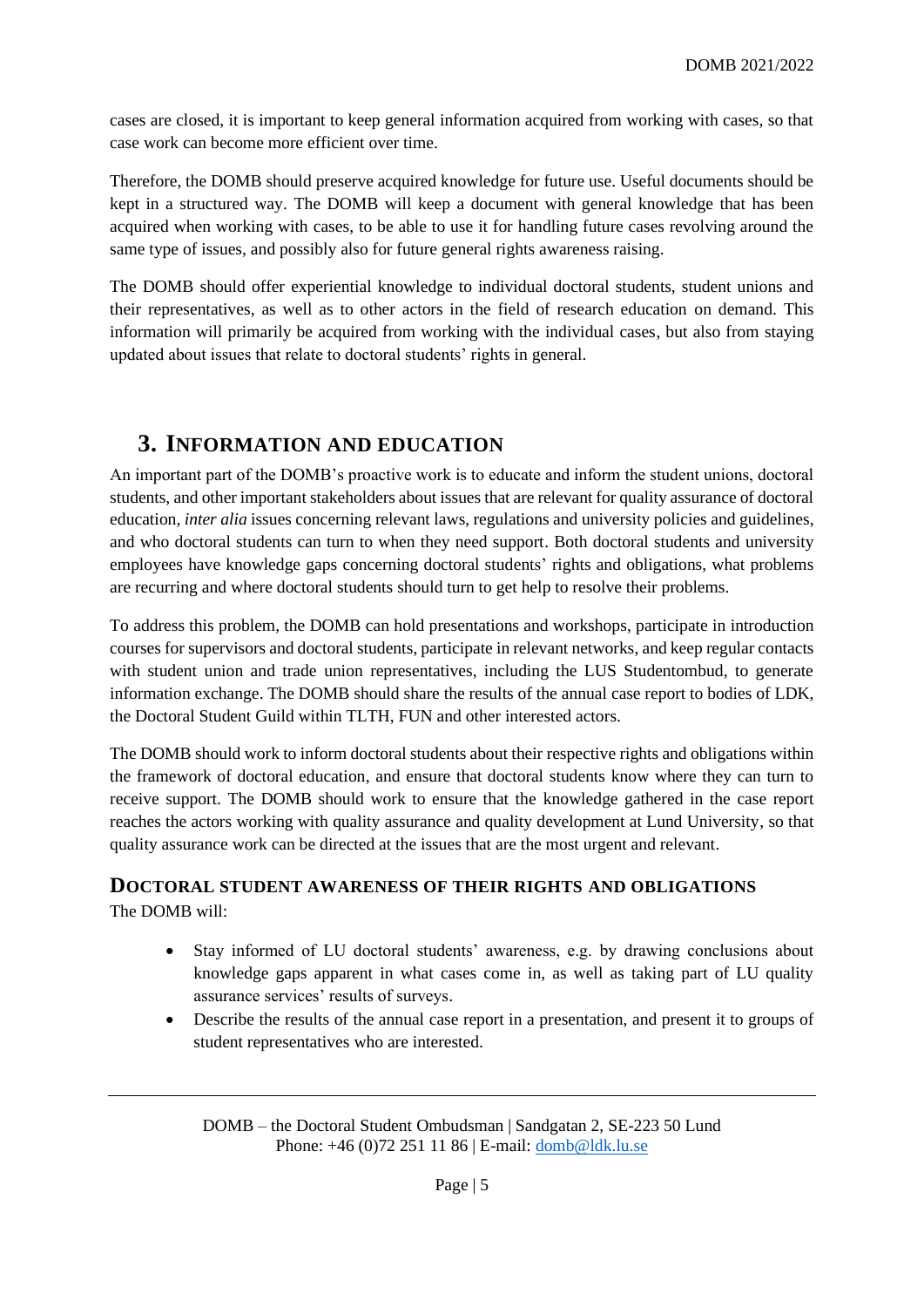- Uphold regular contact with student representatives for student unions who organize doctoral students at Lund University. On demand, provide them with information about current rules which is useful for their work with quality improvement of research education and furthering doctoral students' rights.
- Participate in LDK meetings for student representatives on demand.
- Participate in TLTH meetings for student representatives on demand.
- Conduct presentations and workshops on demand.
- Conduct an ISP workshop at each faculty. During the academic year of 2020/2021, the DOMB started offering workshops to doctoral students about the relationship between their ISP:s and their educational rights. The plan is to make this a yearly event, so during the academic year of 2021/2022, the DOMB should offer one ISP workshop for each faculty's doctoral students. (see more under section 7).
- Offer to participate in introduction courses for doctoral students at the different faculties.

The DOMB can:

- Participate in other courses.
- Develop presentations and workshops on relevant issues concerning doctoral education by their own initiative.
- Make surveys and write reports on topics important for doctoral student rights
- Organize workshops by their own initiative.

### <span id="page-5-0"></span>**LUND UNIVERSITY EMPLOYEE AWARENESS**

The DOMB will:

- Keep themselves informed of LU employees' awareness, e.g. through taking part of their quality assurance services' results of surveys.
- Participate in introduction courses, presentations and workshops at different LU organs/departments/faculties concerning relevant research education issues, such as e.g. introduction courses for supervisors.
- Describe the results of the annual case report in a presentation, which will then be presented to actors within the university with interests in assuring the quality of research education at LU, at both central and faculty level. The DOMB will specifically offer to hold the presentation for FUN (*Forskarutbildningsnämnden*).
- Participate in FUN-meetings when invited.

### <span id="page-5-1"></span>**INFORMING AND EDUCATING EXTERNAL ACTORS**

The DOMB can also make contributions to conferences and network gatherings that the DOMB attends.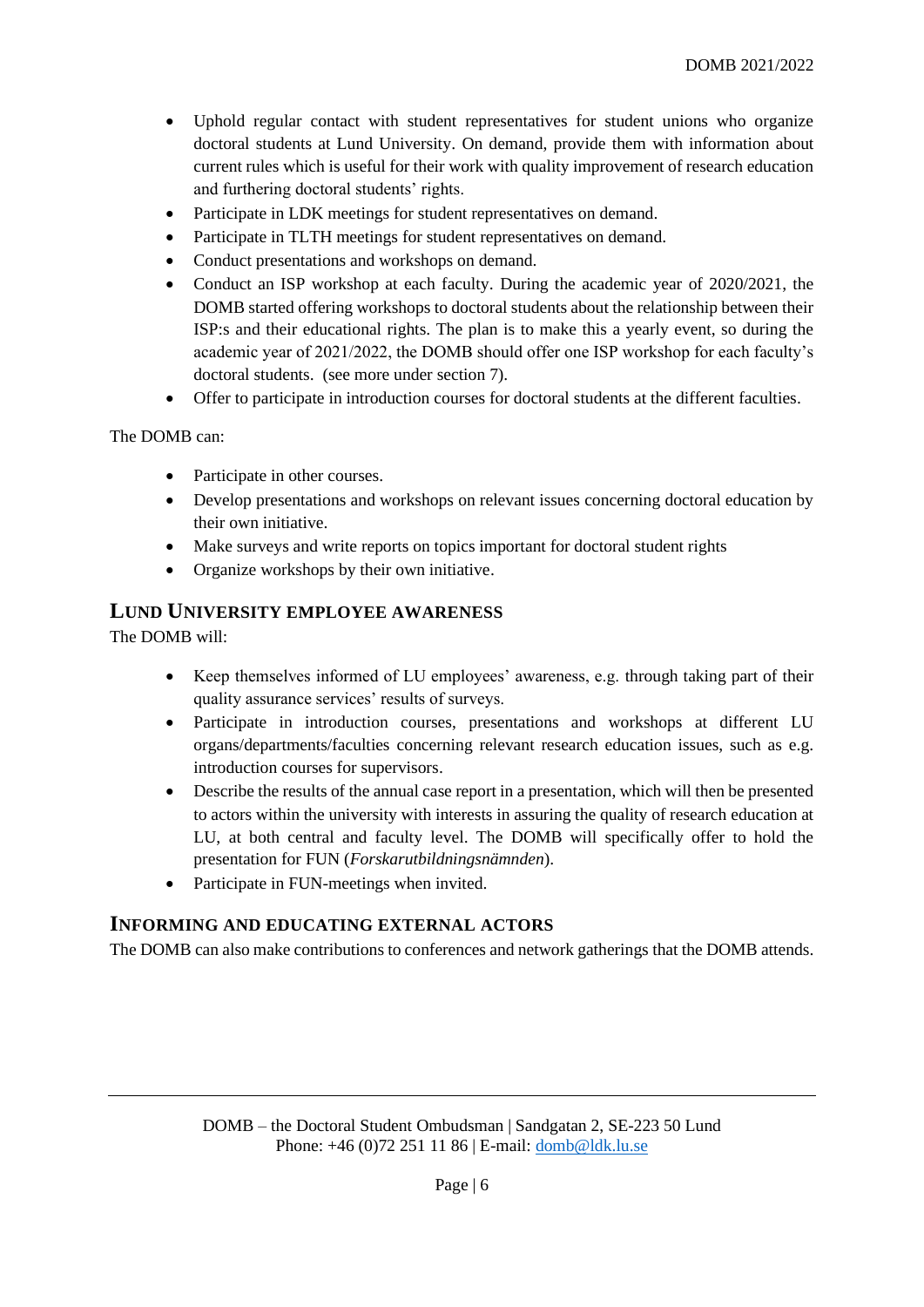# <span id="page-6-0"></span>**4. COOPERATION AND NETWORKS**

The DOMB works independently and under an obligation of confidentiality, which means that without active networking, the DOMB has to rely solely on their own competence. The DOMB should cooperate and maintain good relationships with other actors at Lund University and actors outside the university who work with quality development of research education. The DOMB should use their knowledge as a resource for the work of the DOMB, and be a resource for them as well. Maintaining good relationships can provide knowledge, make contacts with the university smoother, and improves the work environment.

When faced with challenges, the DOMB should use their networks for support. The goal is to maintain an open communication and good relationships with other actors working with improving research education, and to maintain an adequate picture, both of the organization of Lund University and of the Swedish model of doctoral education, and to exchange experiences, information and analyses.

### <span id="page-6-1"></span>**COOPERATION WITH THE UNIVERSITY**

The DOMB will:

- Maintain a fruitful relationship with the university. The DOMB should assist FUN and UN and responsible persons on a faculty level when they request input from the DOMB.
- Keep contact with AHU (*Avdelningen för högskolepedagogisk utveckling*) and other organizers of supervisor courses and introduction courses for doctoral students.

The DOMB can:

- Interact with administrators for doctoral education, as well as division, department and faculty managers, if needed to get a picture of how doctoral education is organized on a more local level.
- Keep contact with the lawyers at Lund University legal department for the purpose of knowledge exchange concerning legal analyses.
- Keep contact with the Occupational Health Services (FHV, *Företagshälsovården*) and the student priests.
- Keep contact with the student services (*Sektionen Student & Utbildning*), including their division for Quality and assessment (*Kvalitet och utvärdering*).
- Keep contact with FS (*Forskningsservice*), for updates on changes in policies regulating research education.

### <span id="page-6-2"></span>**COOPERATION WITH THE STUDENT UNIONS**

The DOMB will:

- Keep contact with the LDK Presidium, the LDK Board and the LDK Governing assembly.
- Keep contact with Teknologkåren and the Doctoral Student Guild within TLTH.
- Keep contact with the LUS Studentombud.
- Keep contact with LUS Presidium.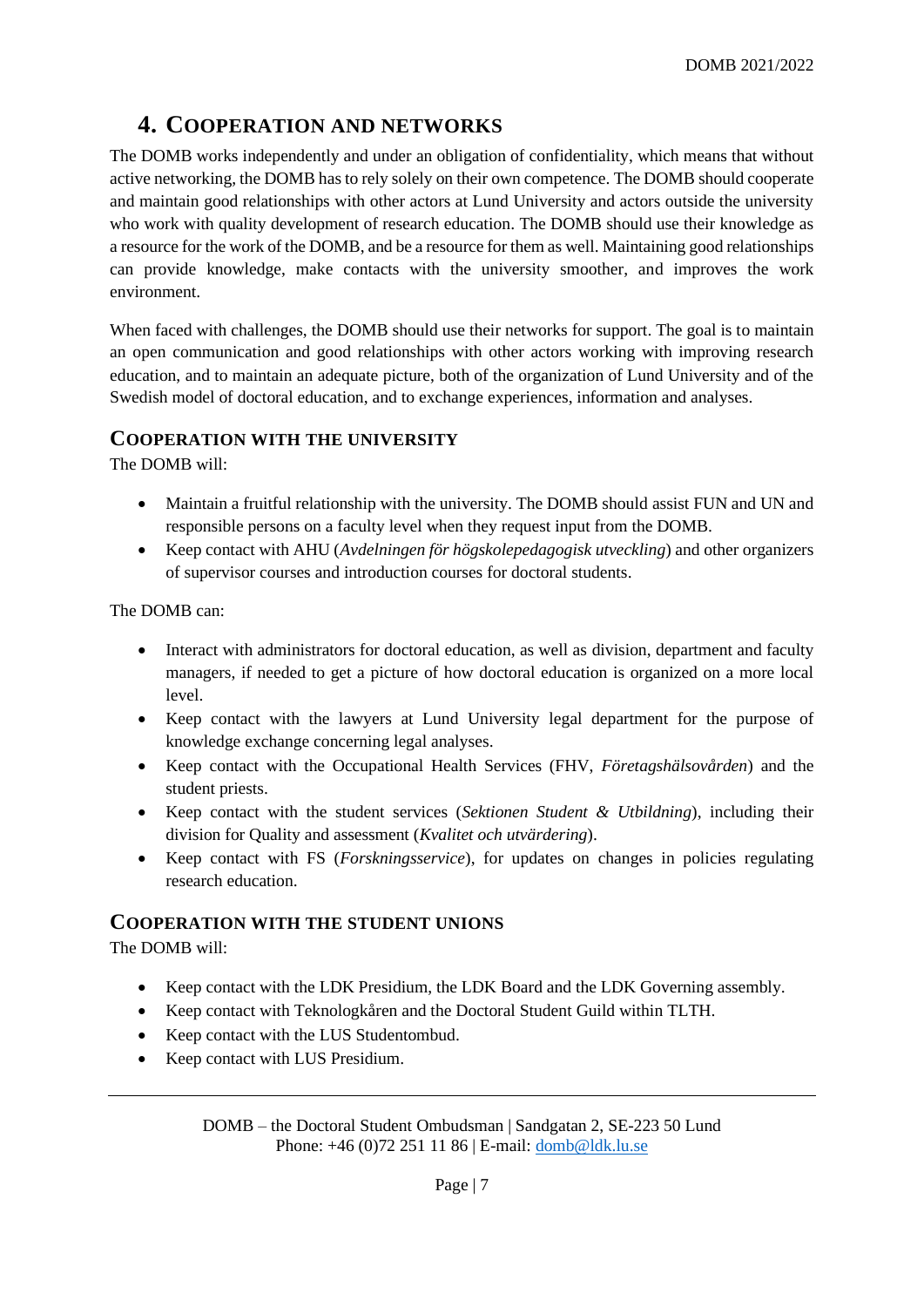### <span id="page-7-0"></span>**COOPERATION WITH THE EMPLOYEE ORGANIZATIONS**

DOMB cases may complement or overlap with cases handled by the employee organizations. These cases require coordination to ensure that the doctoral students get the best help from both organizations. If the doctoral student consents, the DOMB can cooperate with labor union representatives in working with those cases. The DOMB can also have contact with labor union representatives for more general knowledge exchange.

### <span id="page-7-1"></span>**COOPERATION WITH OTHER OMBUDSMEN IN HIGHER EDUCATION**

The DOMB should participate at conferences and meet other ombudsmen in higher education (see more under Professional Development).

#### <span id="page-7-2"></span>**CONTACT WITH MEDIA**

The DOMB may interact with media according to this policy:

- Only public information is given.
- If journalists want to speak to doctoral students with problems, no names are provided without prior consent – instead, the journalist's contact info is passed to doctoral students who then can choose to contact the journalist or not.

If the DOMB knows that a case that relates to Teknologkåren is to become public, the DOMB should inform the main student safety representative at TLTH (who also works under an obligation of confidentiality) as soon as possible.

# <span id="page-7-3"></span>**5. PROFESSIONAL DEVELOPMENT**

The DOMB at Lund University is a renowned institution with longstanding history within Swedish academia. To keep being a strong force in advocating for doctoral students' rights, it is important to further the development of the ombudsman-institute in higher education in general and the personal professional competence in the specific. It is also important that there is a feedback loop that enables doctoral students who have been in contact with the DOMB to give feedback on how they perceived the services provided by the DOMB. To attain the goal of maintaining a high professional standard, the DOMB should participate at conferences, continuously update their knowledge of relevant laws and university regulations, and on the situation of doctoral students in general. Furthermore, the DOMB should offer doctoral students a possibility to leave feedback on the services they have been provided by the DOMB. The results of those evaluations should be reflected in the yearly Activity Report.

#### <span id="page-7-4"></span>**NETWORKING FOR PROFESSIONAL DEVELOPMENT**

The DOMB will: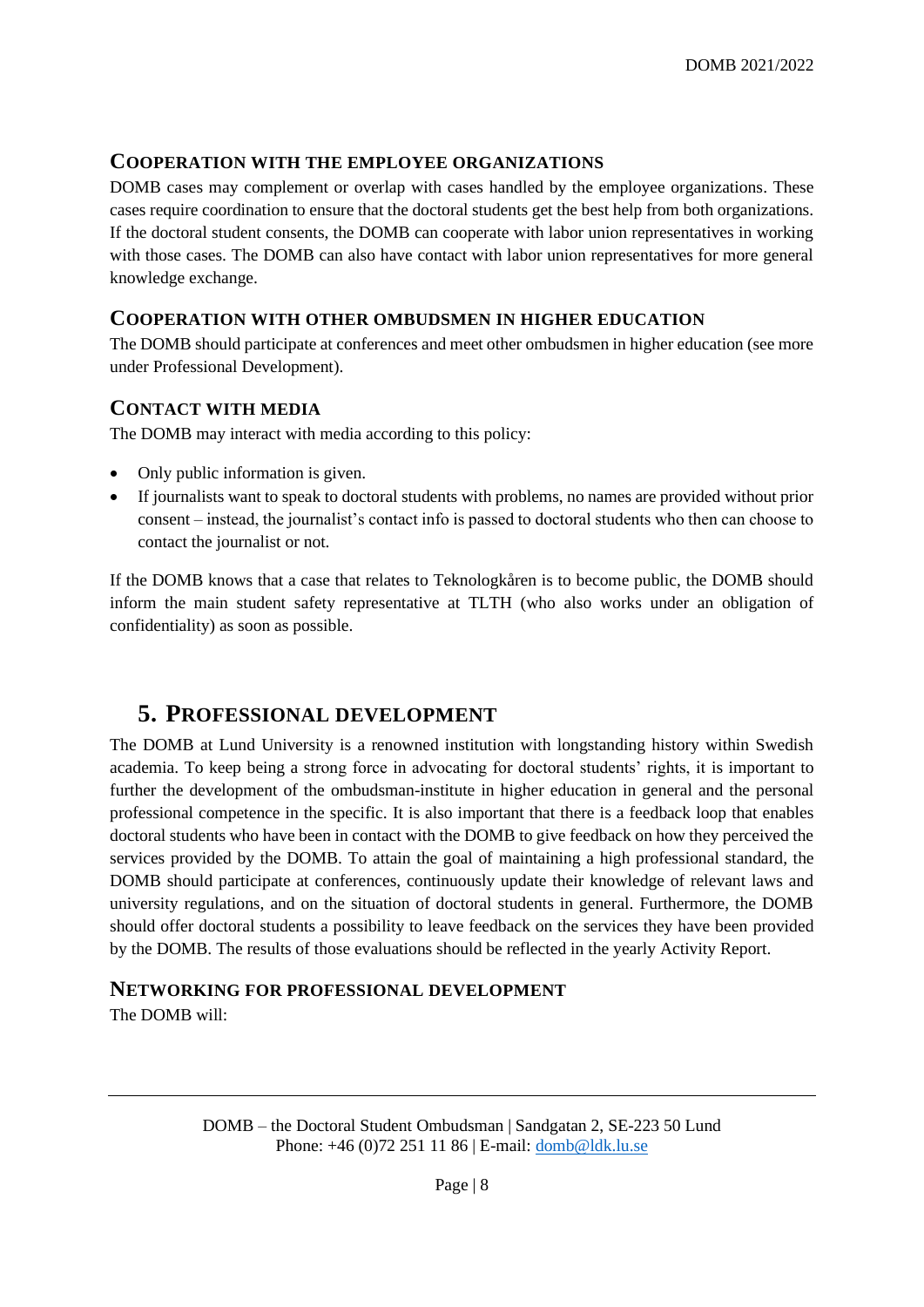- Participate in conferences related to quality improvement of research education, arranged by e.g. SEO *(Sveriges Enade Ombud*), FONSYD, the Scandinavian Network for Student Ombudsmen (*Skandinavisk nettverk for ombud i høyere utdanning*), and ENOHE (the *European Network of Ombuds in Higher Education*).
- Use relevant online communication platforms as information resources, and also, when appropriate, provide knowledge to others there in solidarity.
- Network with other ombudsmen, in order to exchange knowledge and experiences.
- Keep themselves updated on newsletters issued by relevant organizations in areas such as work environment, discrimination issues, and labor law.

### <span id="page-8-0"></span>**COURSES**

The DOMB should look for and attend courses that can be useful to further develop skills needed for performing DOMB tasks. For the academic year of 2021/2022 we have allotted 10 000 SEK for "Education" in the budget.

### <span id="page-8-1"></span>**EVALUATION**

If doctoral students who have been in contact with the DOMB leave feedback on how they experienced the DOMB's services, it should be accounted for the yearly activity report. Furthermore, if there is negative feedback, the DOMB should consult the LDK presidium to discuss what can be done to improve the services provided by the DOMB.

### <span id="page-8-2"></span>**MONITORING THE RESPONSE TO THE COVID-19 PANDEMIC**

To be able to give the best help possible to individual doctoral students affected by the Covid-19 pandemic, and also in order to be a good information resource for the student unions addressing those issues, the DOMB should keep themselves updated concerning the development of regulations and policies related to doctoral students and the Covid-19 pandemic.

# <span id="page-8-3"></span>**6. PLANNING, REPORTING AND BUDGETING**

The DOMB has many stakeholders who have expectations on the quality of the DOMB's activities. Therefore, the DOMB plans their activities in an activity plan and drafts a suitable budget annually, and follows up on the previous activity plan in an activity report on a yearly basis. The documents are reviewed by the Doctoral Student Guild within TLTH, the LDK Board and LUS, and approved by the LDK General Assembly in agreement with Teknologkåren. The earlier activity plan, acquired experiences and new information should be followed up in the yearly activity report.

The DOMB will:

• Make an activity report for 2020/21 based on their activities during the time period they have been on their post and evaluate them in comparison with the activity plan for 2019/2020.